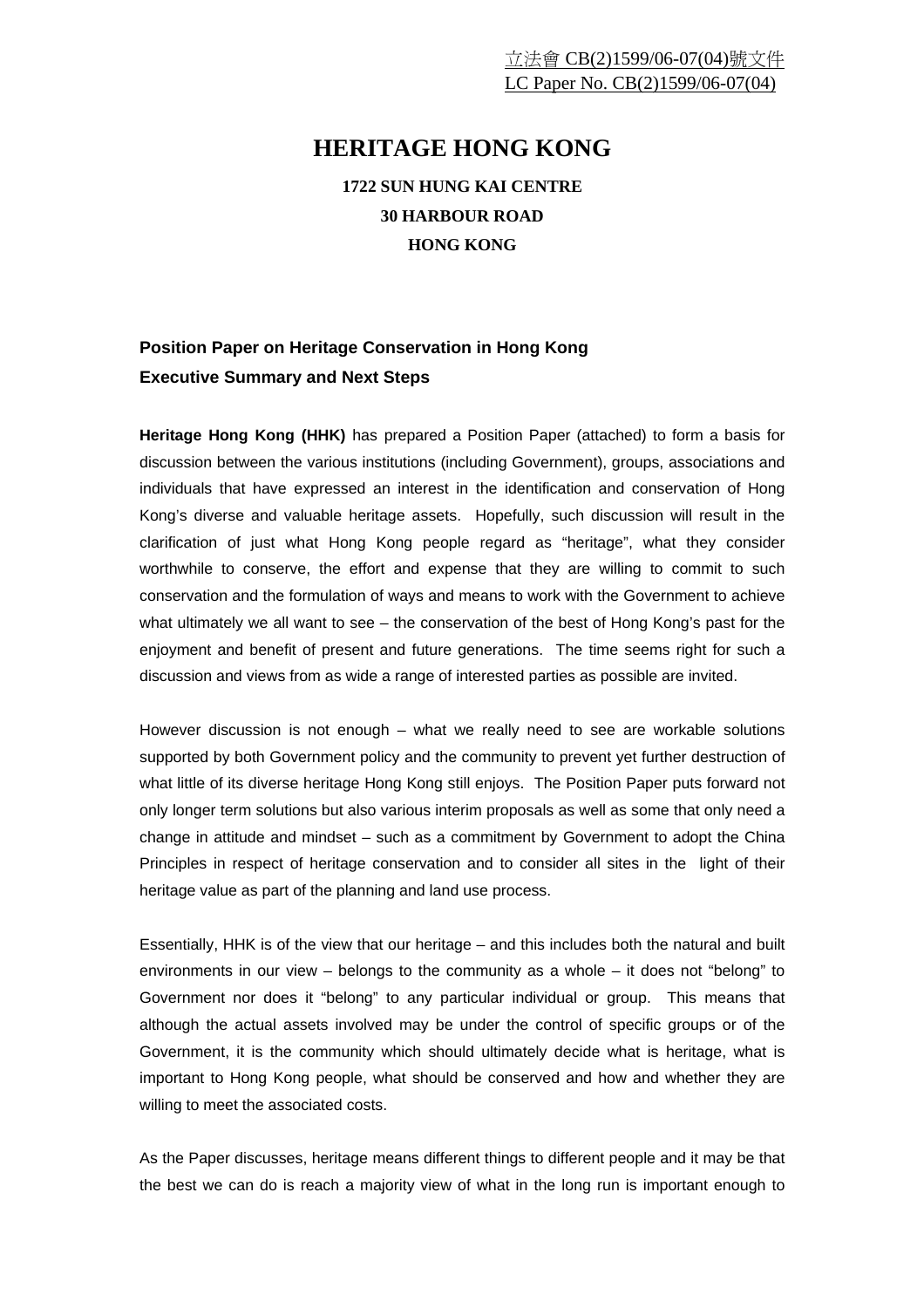keep and what, if needs be, could be altered, changed or even redeveloped. However, at present there is no real forum for such discussion and debate and to date Government has not involved society at large in any of its internal assessments of what they think we want. This was probably acceptable in the past when economic development was the prime target, not only of the administration of the day but also of most Hong Kong residents. However, times have changed, Hong Kong has become more prosperous and people are now focused on wider issues, such as the environment, conservation and lifestyle. This trend seems to have gone unnoticed by many of the institutions of Government which are now presented with the need to change their mindset quite radically and find out just what it is the people of Hong Kong care about.

The Paper puts forward several ideas at to what can be done in the short, medium and longer term not only to identify what should be preserved but also ways in which this could be achieved. Some suggestions need new legislation and an acceptance by all that heritage conservation has its price. Some could be achieved with a change of policy but under current legislation and without undue drain on Government finances. Some simply require a change in priorities and attitude.

The principal proposal is the establishment of an independent Heritage Foundation or Trust which would take responsibility for the conservation, renovation, operation, maintenance and management of Hong Kong heritage on behalf of, and working with, both Government and the private sector.

The Government has already announced that it considering the establishment of a trust and HHK hopes that it may be willing to take the HHK proposal on board as we, and many of those we have spoken to while compiling this Paper, believe that to be credible any such foundation or trust needs to be independent with real community participation (a membership organisation is the only real way to ensure this) and not yet another Government dominated institution whose council/board is filled with favoured Government nominees and with a Government department acting as its Secretariat. Unfortunately the various Government bureaus and departments that deal with the heritage matters in Hong Kong (Home Affairs, Housing Planning and Lands, Agriculture Fisheries and Conservation, Environment Transport and Works, the Antiquities Advisory Board, etc.) lack credibility in the eyes of many in the community and there is little trust that a Government body would be truly independent or proactive or constituted in such a way as to offer genuine public participation and involvement in the decision making and ongoing implementation process.

However, whether or not Government is willing to adopt the approach put forward in the Position Paper, HHK has already taken steps to register the Heritage Hong Kong Foundation and to apply for its charitable status. It has also attracted a core group of members – both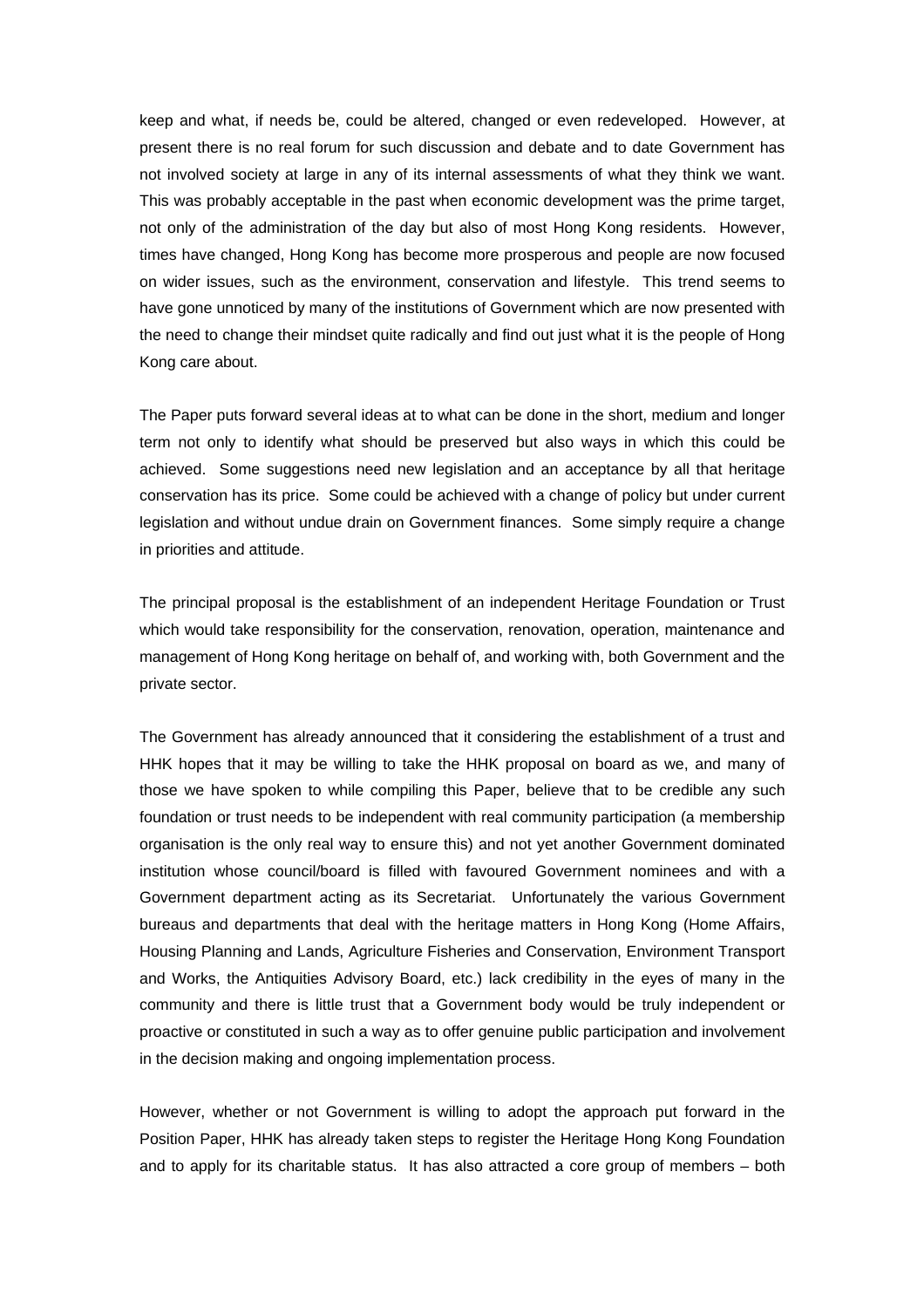individual and companies – and intends to undertake a number of pilot projects to demonstrate what can be done, given determination and the right mindset. It is now in discussions with two groups wishing to conserve very different types of project but which need operations and management support, as well as an element of funding, in order to do so.

The concept is that the HHK Foundation should act as an "umbrella" organisation bringing funding and, where needed, expertise and manpower, to assist the proponents of these projects to achieve their goals. Proponents will be welcome to approach the Foundation but the Foundation will also be pro-active in identifying buildings, natural heritage sites, heritage zones, etc where is feels it can make a contribution to heritage protection and conservation. Each would receive funding and operations and management support from the Foundation but the extent would depend upon the needs and resources of the supporting community in each case.

Whilst heritage assets with important historic, architectural, cultural or social value more or less identify themselves and should always be protected and conserved (the Central Police Station complex is a case in point), there are others which do not have such obvious "collective memory" or public affection but which nevertheless attract support for their preservation and the willingness of at least a core group to become (and stay) involved in the ongoing conservation effort. It is therefore essential that immediate steps are taken to identify in a pro-active and participatory manner what is important to Hong Kong, to evaluate this in heritage terms and then put in place a robust policy for its appropriate protection and conservation.

For further information or a copy of the Position Paper please contact:

Margaret Brooke Convenor, Heritage Hong Kong margaret.brooke@ppservicesgroup.com

**Heritage Hong Kong** is a not-for-profit grouping of concerned Hong Kong residents established with the objective of becoming a focal point for action and ideas on heritage and conservation issues in Hong Kong. It is interested in both the built and natural environment.

## **HHK Mission**

To ensure that natural, historic, architectural, cultural and social heritage assets in Hong Kong are protected, conserved, operated and managed in a manner which is in keeping with their intrinsic heritage and community value and to facilitate public enjoyment and participation wherever possible.